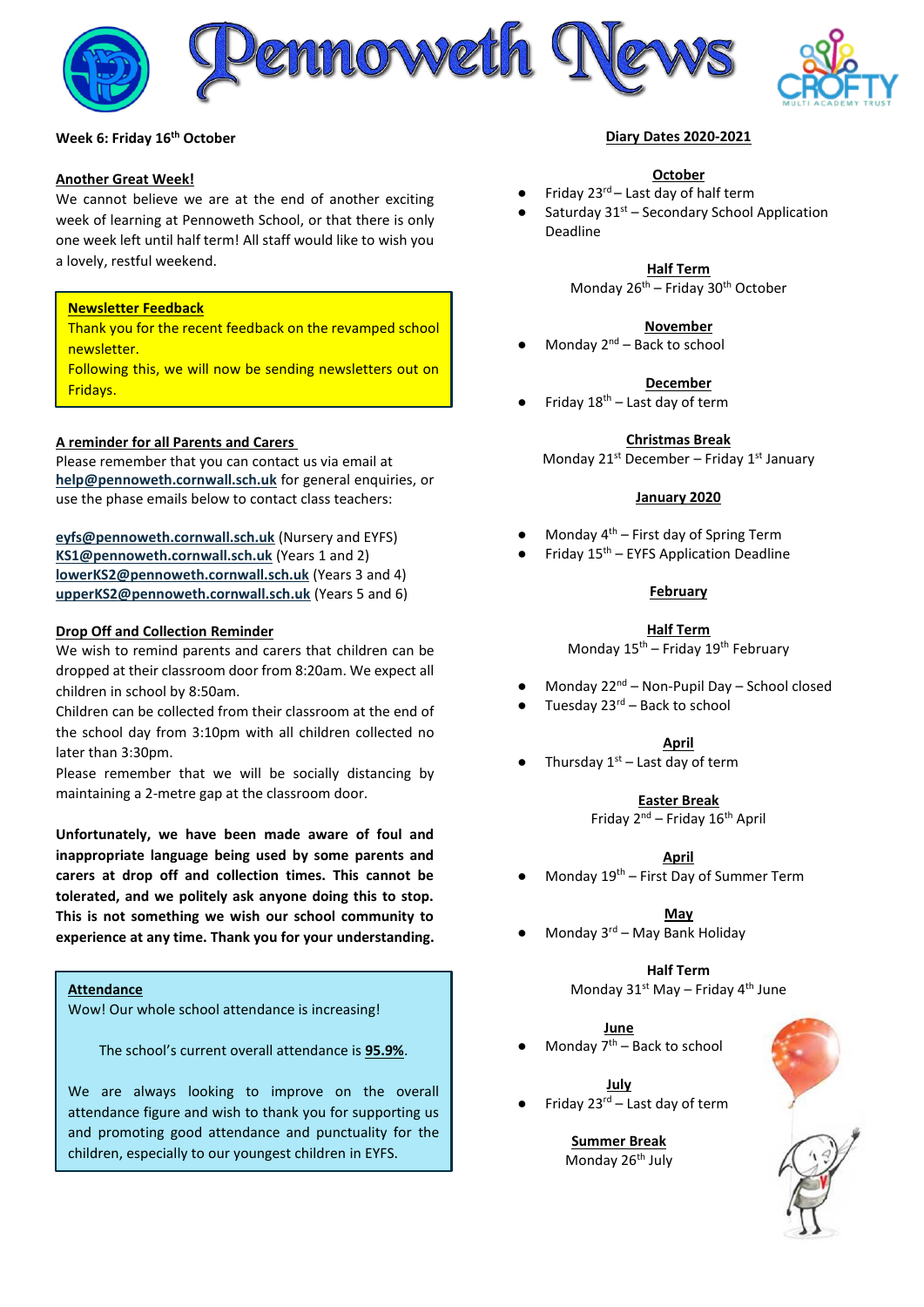# **Who has been spotted…?**

We are delighted to announce the latest recipients of our character qualities. Well done to the following children who have been spotted by staff!

Each character represents a quality we believe to be important not only in school and education but also in the wider community.

Considerate children are thoughtful, caring, sympathetic, helpful, polite, attentive, mindful and patient, amongst other qualities.

If a child is inquisitive, they are curious, inquiring, questioning, intrigued and eager to know.

Children who show they are courageous will be bold, brave, valiant adventurous and determined.

If a child is spotted as being fun, they will be enthusiastic, excited, energetic, cheerful, light-hearted and will laugh!

We also have our Stars of the Week, who have been classroom superstars and have showed a range of great qualities! Well done to the children chosen as this week's Star of the Week!

| Quality     | <b>Children Spotted in EYFS and Key Stage 1</b> | <b>Children Spotted in Key Stage 2</b> |
|-------------|-------------------------------------------------|----------------------------------------|
| Considerate | Pendennis: Leon                                 | Newlyn: Lucia                          |
|             | Restormel: Jayden                               | Porthleven: Taylor                     |
|             | Tintagel: Lilly G                               | Mevagissey: Reade                      |
|             | Porthcurno: Jakob                               | Pendeen: Chloe                         |
|             | Gwithian: Layla                                 | Lizard: Sam                            |
|             | Marazion: Olivia W                              | Godrevy: Tia                           |
| Inquisitive | Pendennis: Denas                                | Newlyn: Malakai                        |
|             | Restormel: Harry                                | Porthleven: Amelia                     |
|             | Tintagel: Mia                                   | Mevagissey: Amelia                     |
|             | Porthcurno: Emilis                              | Pendeen: Nadine                        |
|             | Gwithian: Logan                                 | Lizard: Finley                         |
|             | Marazion: James                                 | Godrevy: Phineas                       |
| Courageous  | Pendennis: Lola                                 | Newlyn: Willow                         |
|             | Restormel: Noah                                 | Porthleven: Bea                        |
|             | Tintagel: Vinnie                                | Mevagissey: Ellie                      |
|             | Porthcurno: Cory                                | Pendeen: Ellie-May                     |
|             | Gwithian: Leela                                 | Lizard: Rebecca                        |
|             | Marazion: Aira                                  | Godrevy: Emma                          |
| Fun         | Pendennis: Jamie                                | Newlyn: Shakira                        |
|             | Restormel: Jax                                  | Porthleven: Ruby                       |
|             | Tintagel: Kai                                   | Mevagissey: Daisy                      |
|             | Porthcurno: Albie                               | Pendeen: Samuel                        |
|             | Gwithian: Elodie                                | Lizard: Ben                            |
|             | Marazion: Amelia-Honey                          | Godrevy: Jayden                        |
|             | Restormel: Lily                                 | Newlyn: Eva                            |
|             | Tintagel: Nylah                                 | Porthleven: Jenson                     |
|             | Porthcurno: Joseph                              | Mevagissey: Fletcher                   |
|             | Gwithian: Jacob                                 | Pendeen: Emily                         |
|             | Marazion: Zach                                  | Lizard: Skye                           |
|             |                                                 | Godrevy: Amy                           |

# **Secondary School Application Deadline – 31st October 2020**

Parents and carers of children in Year 6 are reminded that the deadline for secondary school applications is 31<sup>st</sup> October 2020. Click **<https://www.cornwall.gov.uk/education-and-learning/>** to access Cornwall Council's School Admissions site.

### **EYFS Application**

If your child was born between 1<sup>st</sup> September 2016 and 31<sup>st</sup> August 2017, please apply for your child's place in EYFS by 15<sup>th</sup> January 2021. Click **<https://www.cornwall.gov.uk/education-and-learning/>** to access Cornwall Council's School Admissions site.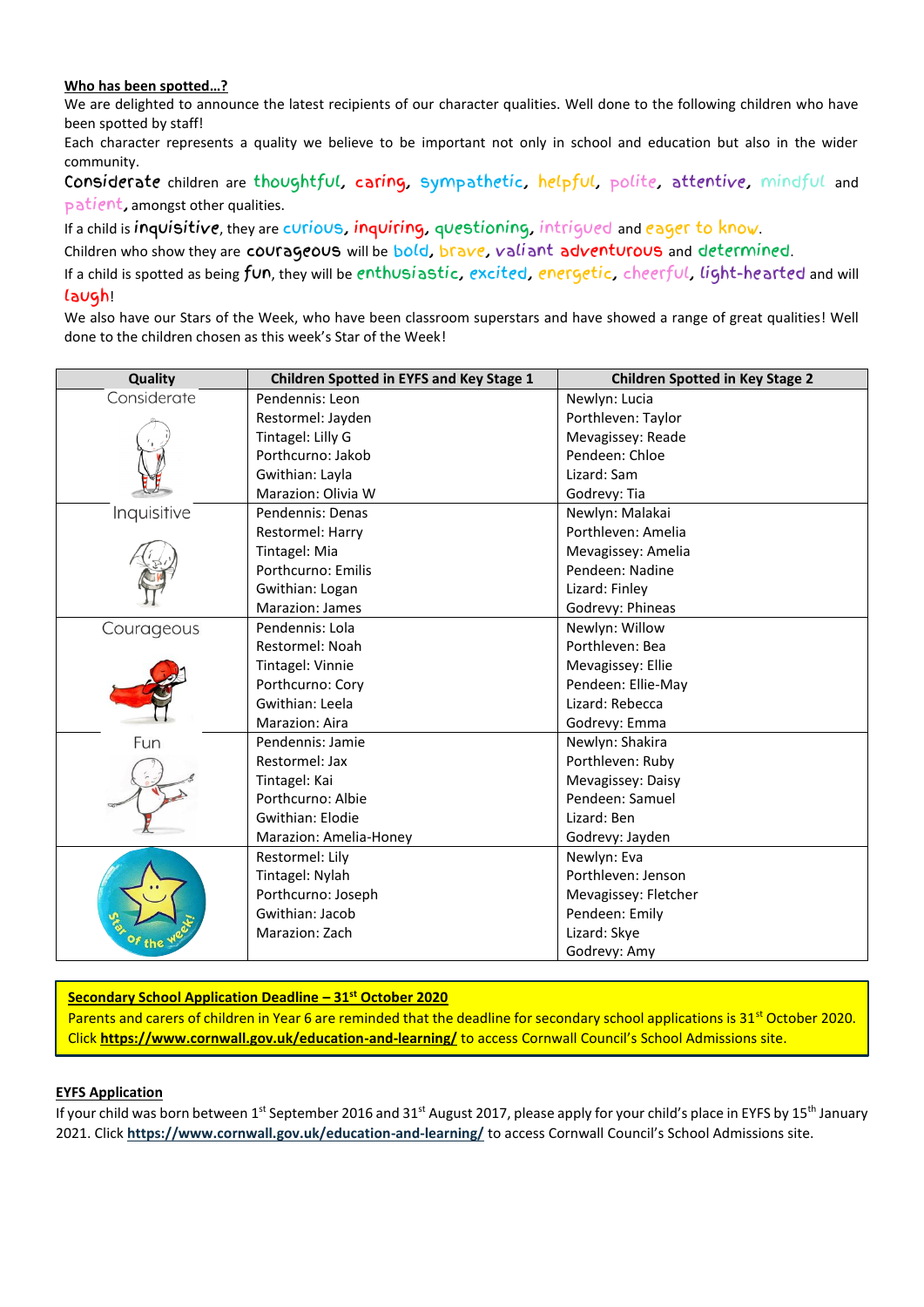### **The NHS COVID-19 App**

The new NHS COVID-19 app is now available to download for free in England and Wales. Information and resources, including guidance on how to download the app can be found by clicking **<https://www.covid19.nhs.uk/information-and-resources.html>** The leaflet for parents and carers explaining how the app works is attached below. Please also click **[https://youtu.be/fp0kHcr\\_Pi4](https://youtu.be/fp0kHcr_Pi4)** for a short video on how the app can be used.

If your child has: a high temperature a new, continuous cough, or a loss of, or change in, sense of smell or taste This could be a sign of coronavirus

**Book a test** 

If your child has: a runny nose, is sneezing or feeling unwell **But they don't have:** a high temperature a new, continuous cough, or a loss of, or change in, sense of smell or taste

**These are** not normally symptoms of coronavirus

Seek advice from a pharmacy, dial 111 or see your GP

# **Unauthorised Exceptional Leave of Absence Information**

The law requires parents and carers to ensure their children receive an efficient full-time education, and every minute of every day is important. Please help them not to miss any of this valuable time.

We hope that when you have read the information outlined on our website, you will consider that your child's education is too important to take holidays during term time.

*If your child is absent from school without authorisation, you will be committing an offence under the Education Act 1996. We may submit a request to Cornwall Council for a Penalty Notice to be issued, in accordance with Sections 444A and 444B of the said Act. Penalty Notices are issued per liable parent, per child and each carry a fine of £60 if paid within 21 days or £120 if paid after this but within 28 days. Failure to pay the Penalty Notice may result in legal action. Absence not authorised by the school may result in a prosecution in the Magistrates' Court under Section 444(1) or Section 444(1A) of the Education Act 1996, leading to a fine of up to £2,500 and/or a custodial sentence. Cornwall Council may also apply for the costs incurred in taking the matter to Court.*

# **Unauthorised Late Marks Information**

If your child is arriving late, after 8:50am this will be recorded as Late (L). If your child arrives after the register has closed at 9:10am, this will be recorded as an Unauthorised Absence (U). If your child accrues 10 Unauthorised Absences within 100 sessions (10 weeks) you will be committing an offence under the Education Act 1996.

Persistent absence/unauthorised lates, not authorised by the school, may result in a prosecution in the Magistrates Courts, leading to fines up to £2500 and/or custodial sentences.

### **Child Absence**

Please do contact us as soon as possible if your child is going to be absent from school. Messages can be left on the answer phone if your call is not taken.